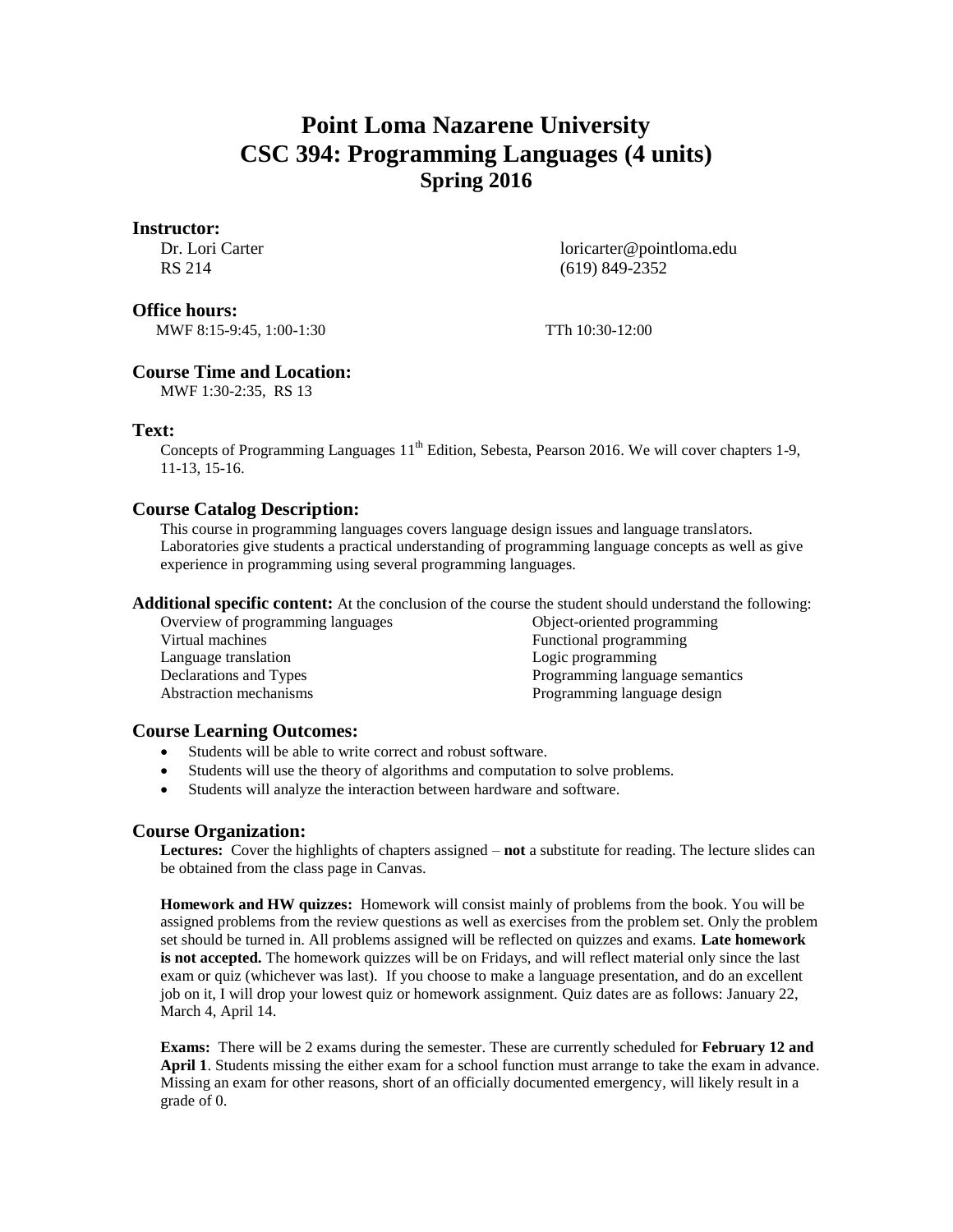**Labs:** Lab assignments will be spread throughout the semester to provide opportunities to experience the languages that we are talking about. Labs may be completed individually or in pairs. If you choose to complete a lab as a team, both team members must be present while working on the lab, and both students must sign that this was the case. Only one copy of the lab should be turned in.

**Final Exam:** The final exam will be cumulative and is scheduled for **April 29** with a take-home portion due the Wednesday of finals week**.**

**The final exam date and time** is set by the university at the beginning of the semester and may not be changed by the instructor. Only in the case that a student is required to take three exams during the same day of finals week is an instructor authorized to change the exam date and time for that particular student.

### **Grading:**

| <b>Exams: 30%</b>                  |                                             |  | Labs: $30\%$      |            |  |
|------------------------------------|---------------------------------------------|--|-------------------|------------|--|
| Homework and homework quizzes: 20% |                                             |  | <b>Final: 20%</b> |            |  |
|                                    | Final grades will be determined as follows: |  |                   |            |  |
| 100-93%                            | A                                           |  | 73-76.9%          | C          |  |
| 90-92.9%                           | $A -$                                       |  | 70-72.9%          | $C_{\tau}$ |  |
| 87-89.9%                           | $B+$                                        |  | 67-69.9%          | $D+$       |  |
| 83-86.9%                           | B                                           |  | 63-66.9%          | D          |  |
| 80-82.9%                           | $B -$                                       |  | 60-62.9%          | $D -$      |  |
| 77-79.9%                           | C+                                          |  | $0-59.9%$         | F          |  |
|                                    |                                             |  |                   |            |  |

## **University Mission:**

Point Loma Nazarene University exists to provide higher education in a vital Christian community where minds are engaged and challenged, character is modeled and formed, and service becomes an expression of faith. Being of Wesleyan heritage, we aspire to be a learning community where grace is foundational, truth is pursued, and holiness is a way of life.

#### **Department Mission:**

The Mathematical, Information, and Computer Sciences department at Point Loma Nazarene University is committed to maintaining a curriculum that provides its students with the tools to be productive, the passion to continue learning, and Christian perspectives to provide a basis for making sound value judgments.

#### **Attendance:**

Attendance is expected at each class session. In the event of an absence you are responsible for the material covered in class and the assignments given that day. Regular and punctual attendance at all classes in which a student is registered is considered essential to optimum academic achievement. Therefore, regular attendance and participation in each course are minimal requirements to be met. There are no allowed or excused absences except as approved in writing by the Provost for specific students participating in certain university-sanctioned activities. Excused absences still count toward the 10%- 20% limits, but allow students to make up work, quizzes, or tests missed as a result of a universitysanctioned activity. Activities of a unique nature, such as labs or other activities identified clearly on the syllabus, cannot be made up except in rare instances when instructors have given advanced, written approval for doing so.

Whenever the number of accumulated absences in a class, for any cause, exceeds ten (10) percent of the total number of class meetings, the faculty member should send an e-mail to the student and the Vice Provost for Academic Administration (VPAA) warning of attendance jeopardy. If more than twenty (20) percent of the total number of class meetings is reported as missed, the faculty member or VPAA may initiate the student's de-enrollment from the course without further advanced notice to the student. If the date of de-enrollment is past the last date to withdraw from a class, the student will be assigned a grade of W or WF consistent with university policy in the Grading section of the catalog. There are no refunds for courses where a de-enrollment was processed. For more details see the PLNU catalog: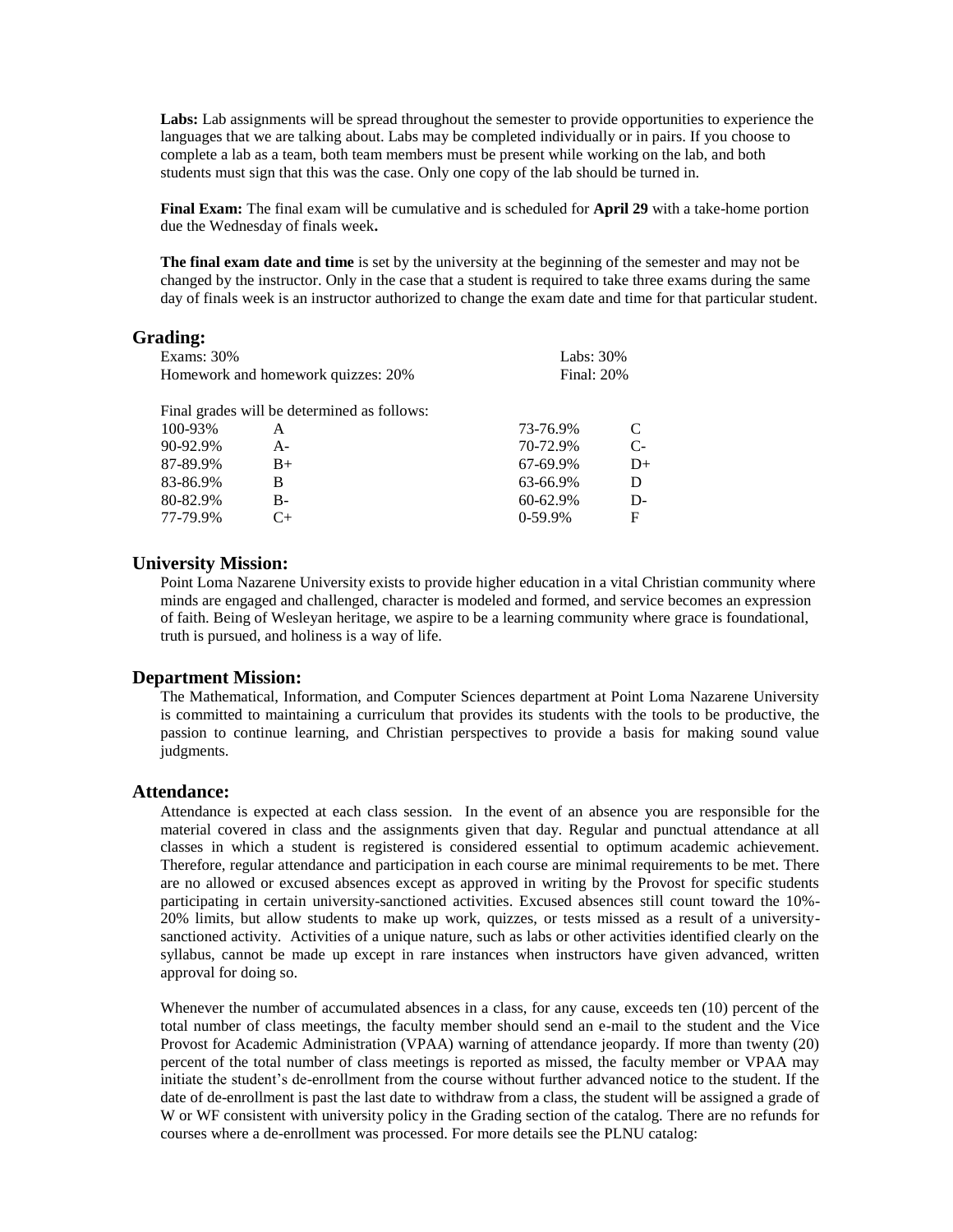[http://catalog.pointloma.edu/content.php?catoid=18&navoid=1278#Class\\_Attendance](http://catalog.pointloma.edu/content.php?catoid=18&navoid=1278#Class_Attendance)

#### **Class Enrollment:**

It is the student's responsibility to maintain his/her class schedule. Should the need arise to drop this course (personal emergencies, poor performance, etc.), the student has the responsibility to follow through (provided the drop date meets the stated calendar deadline established by the university), not the instructor. Simply ceasing to attend this course or failing to follow through to arrange for a change of registration (drop/add) may easily result in a grade of F on the official transcript.

#### **Academic Accommodations:**

While all students are expected to meet the minimum academic standards for completion of their courses as established by the instructors, students with special needs may require academic accommodations. At Point Loma Nazarene University, students requesting academic accommodations must file documentation with the Disability Resource Center (DRC), located in the Bond Academic Center. Students can also reach the Disability Resource Center by phone at 619-849-2486 or by e-mail at [DRC@pointloma.edu.](mailto:DRC@pointloma.edu) Once the student files documentation, the Disability Resource Center contacts the student's instructors and provides written recommendations for reasonable and appropriate accommodations to meet the individual needs of the student. This policy assists the university in its commitment to full compliance with Section 504 of the Rehabilitation Act of 1973, the Americans with Disabilities (ADA) Act of 1990, and ADA Amendments Act of 2008, all of which prohibit discrimination against students with special needs and guarantees all qualified students equal access to the benefits of PLNU programs and activities. For more details see the PLNU catalog:

[http://catalog.pointloma.edu/content.php?catoid=18&navoid=1278#Academic\\_Accommodations](http://catalog.pointloma.edu/content.php?catoid=18&navoid=1278#Academic_Accommodations) 

Students with learning disabilities who may need accommodations should discuss options with the instructor during the first two weeks of class.

#### **Academic Honesty**

The Point Loma Nazarene University community holds the highest standards of honesty and integrity in all aspects of university life. Any violation of the university's commitment is a serious affront to the very nature of Point Loma's mission and purpose. Violations of academic honesty include cheating, plagiarism, falsification, aiding academic dishonesty, and malicious interference. The details of PLNU's meaning of each of these words can be found in the PLNU catalog at:

[http://catalog.pointloma.edu/content.php?catoid=18&navoid=1278#Academic\\_Honesty](http://catalog.pointloma.edu/content.php?catoid=18&navoid=1278#Academic_Honesty)

A student remains responsible for the academic honesty of work submitted in PLNU courses and the consequences of academic dishonesty beyond receipt of the final grade in the class and beyond the awarding of the diploma. Ignorance of these catalog policies will not be considered a valid excuse or defense. Students may not withdraw from a course as a response to a consequence. A student who is caught cheating on any item of work will receive a zero on that item and may receive an "F" for the semester. See the PLNU Catalog for a further explanation of the PLNU procedures for academic dishonesty [\(http://catalog.pointloma.edu/content.php?catoid=18&navoid=1278#Academic\\_Honesty\)](http://catalog.pointloma.edu/content.php?catoid=18&navoid=1278#Academic_Honesty).

### **Copyright Protected Materials:**

Point Loma Nazarene University, as a non-profit educational institution, is entitled by law to use materials protected by the US Copyright Act for classroom education. Any use of those materials outside the class may violate the law.

## **Credit Hour:**

In the interest of providing sufficient time to accomplish the stated course learning outcomes, this class meets the PLNU credit hour policy for a 4 unit class delivered over 15 weeks. Specific details about how the class meets the credit hour requirements can be provided upon request.